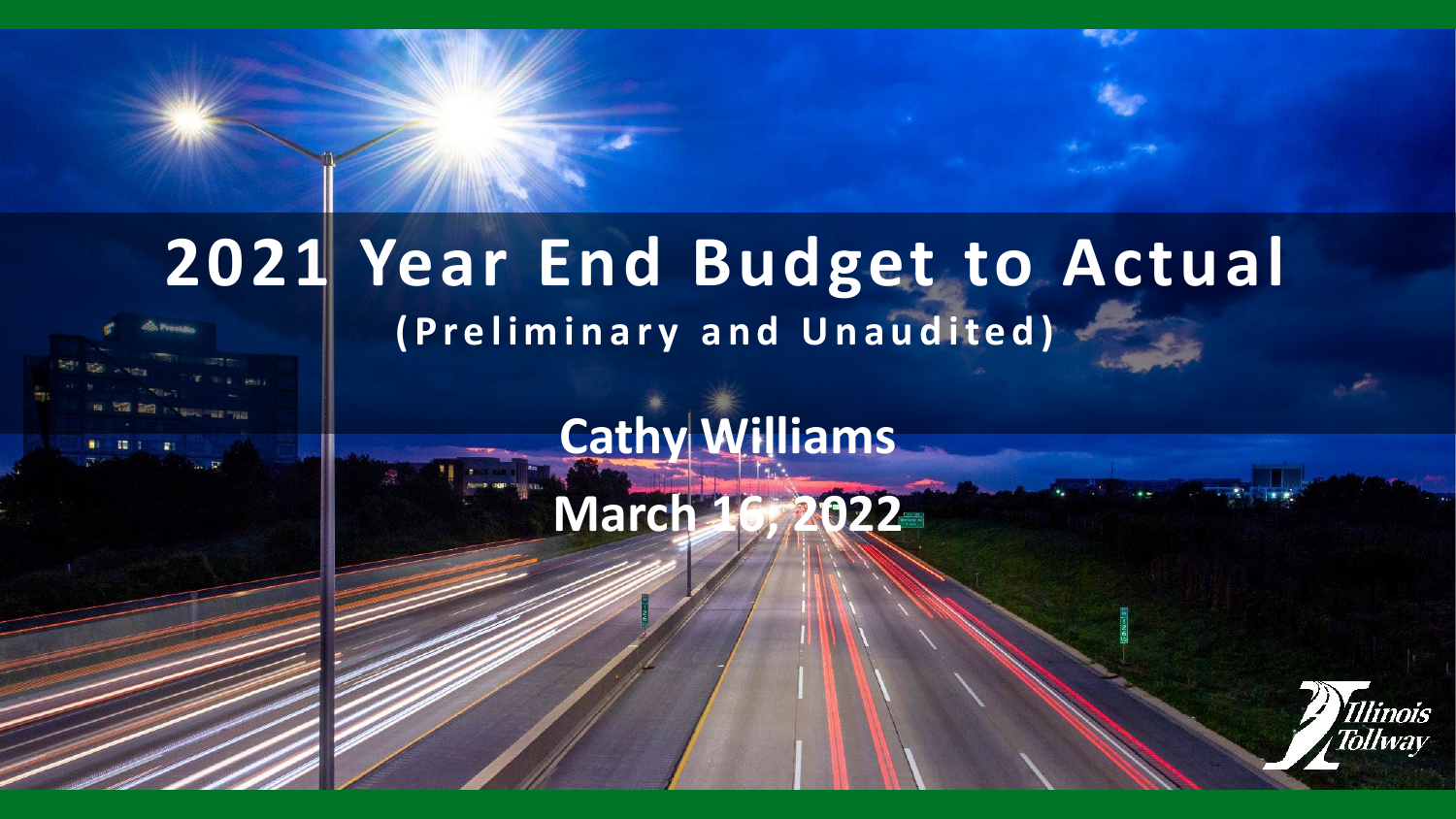## **2021 Year End - Forecast vs. Actual**

| <b>CATEGORY</b>                         | <b>ORIGINAL</b><br><b>BUDGET</b> | FORECAST <sup>1</sup> | <b>ACTUAL</b> | <b>\$ CHANGE</b> | <b>% CHANGE</b> |  |
|-----------------------------------------|----------------------------------|-----------------------|---------------|------------------|-----------------|--|
| Revenue                                 | \$1,415                          | \$1,459               | \$1,464       | \$5              | 0.3%            |  |
| <b>M&amp;O Expenditures</b>             | \$380                            | \$373                 | \$370         | (53)             | $(0.8\%)$       |  |
| <b>Debt Service</b><br><b>Transfers</b> | \$468                            | \$457                 | \$456         | (51)             | (0.2%           |  |
| Capital<br><b>Expenditures</b>          | \$1,534                          | \$1,327               | \$1,236       | (591)            | $(6.8\%)$       |  |

Note: <sup>1</sup> A 2021 forecast was prepared as part of the 2022 Budget process. Numbers may not add to totals due to rounding.

#### **Key Drivers**

#### **Revenue**

- Revenue 0.3 percent higher than forecast and evasion recovery lower than expected
- Investment income below budget due to short term interest rate remaining close to zero percent

#### **Capital Expenditures**

• Primarily due to impact on construction, utility relocation associated with delays in rightof-way acquisition

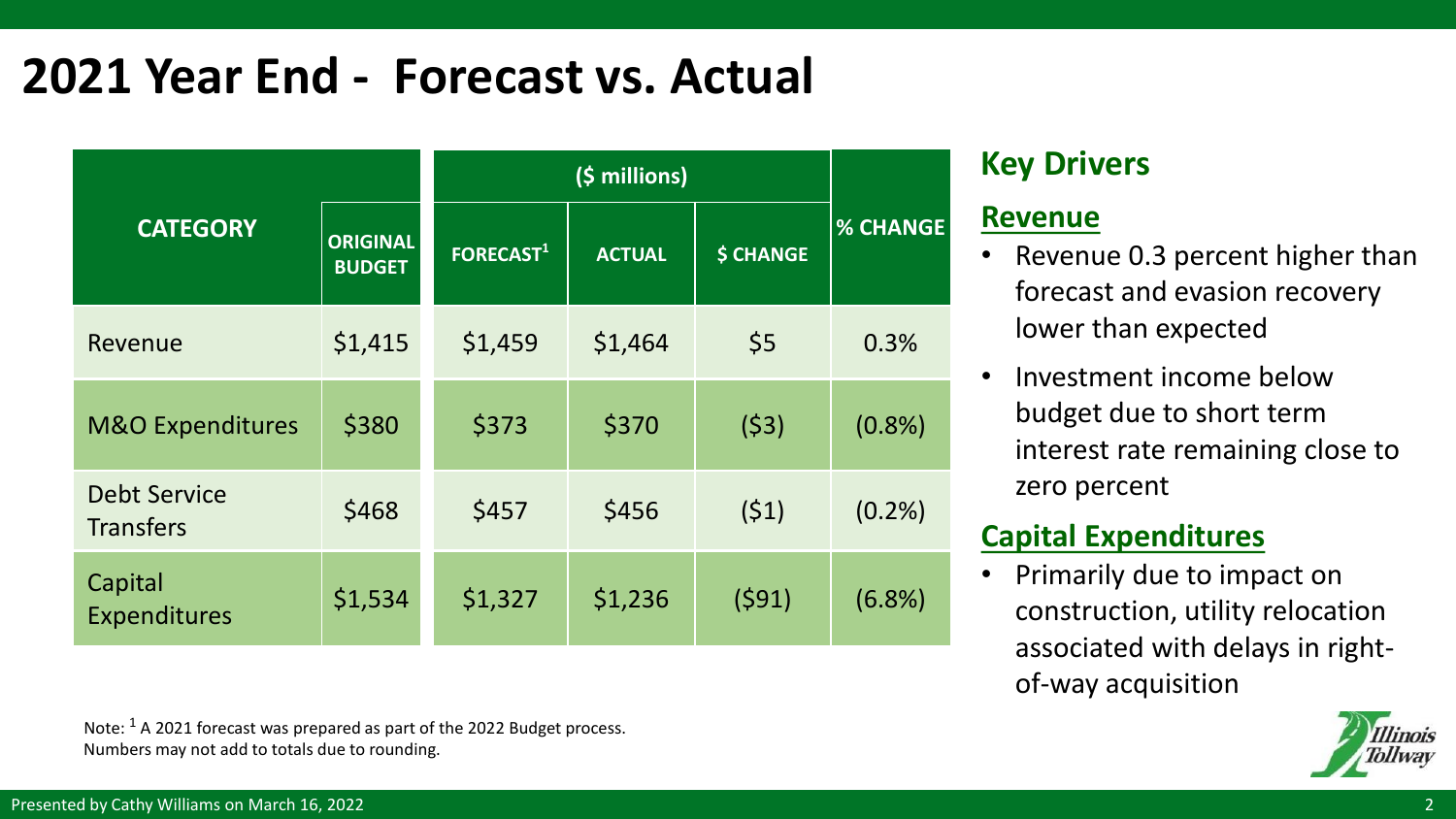## **REVENUE**

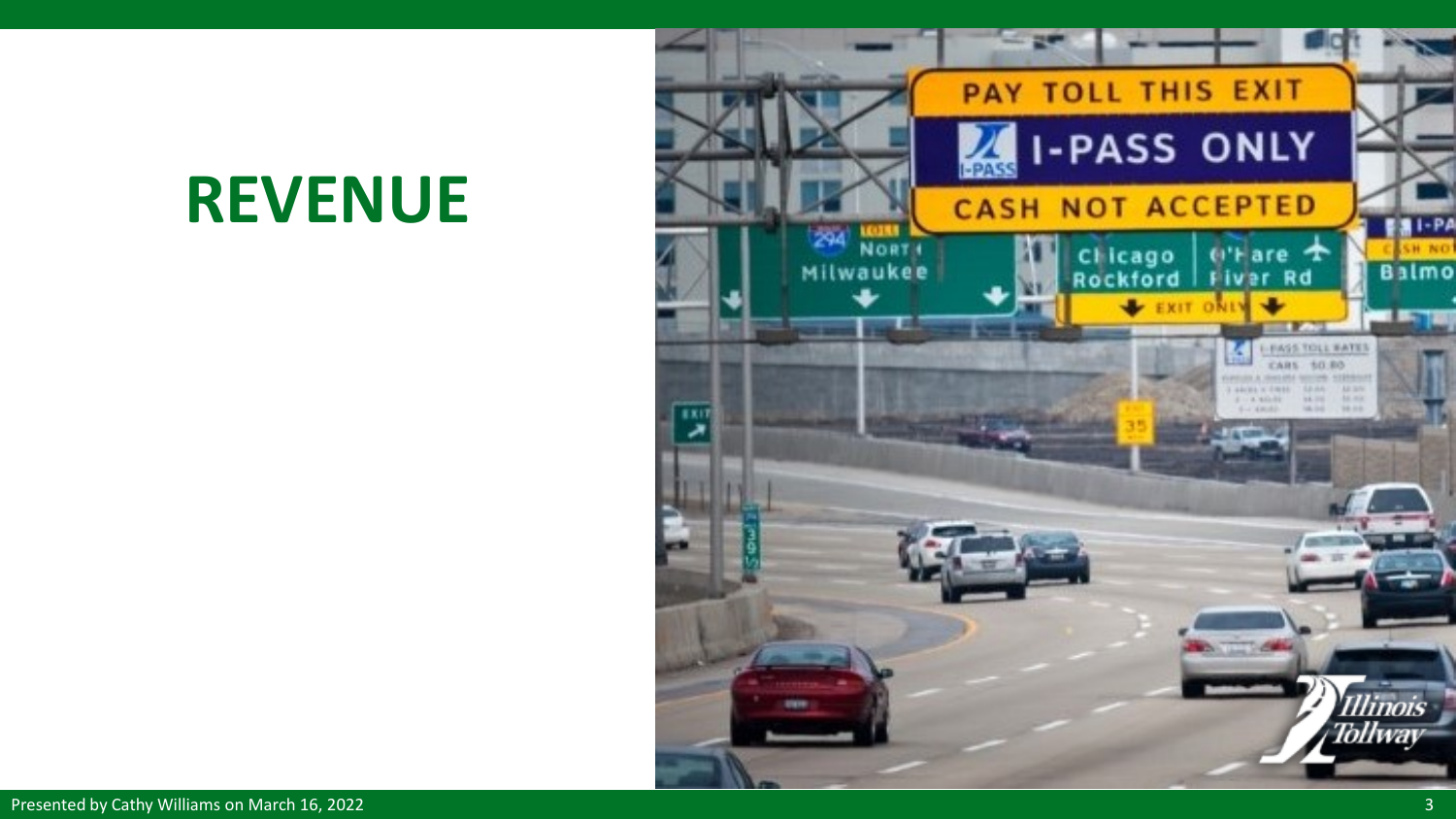### **2021 Year End - Revenue**

| <b>CATEGORY</b>                                   | <b>ORIGINAL</b><br><b>BUDGET</b> | <b>FORECAST</b> | <b>ACTUAL</b> | <b>\$ CHANGE</b> | <b>% CHANGE</b> |
|---------------------------------------------------|----------------------------------|-----------------|---------------|------------------|-----------------|
| <b>Total Revenue</b>                              | \$1,415.0                        | \$1,459.2       | \$1,463.8     | \$4.6            | 0.3%            |
|                                                   |                                  |                 |               |                  |                 |
| Toll Revenue <sup>1</sup> and Evasion<br>Recovery | \$1,395.0                        | \$1,446.8       | \$1,439.4     | (57.4)           | $(0.5\%)$       |
| Concessions                                       | \$2.0                            | \$2.0           | \$1.4         | (50.6)           | (28.6%)         |
| Investments                                       | \$10.0                           | \$2.4           | \$2.4         | (50.0)           | $(0.1\%)$       |
| <b>Miscellaneous</b>                              | \$8.0                            | \$8.0           | $$20.6^2$     | \$12.6           | 157.2%          |

Notes: *<sup>1</sup> Original Budget and Forecast Toll Revenue is based on expected toll revenue estimates from CDM Smith, Traffic Engineer*

<sup>2</sup>*Includes proceeds from the sale of property of \$16 million in September 2021.*

Numbers may not add due to rounding.

Presented by Cathy Williams on March 16, 2022 4. A contract the contract of the contract of the contract of the contract of the contract of the contract of the contract of the contract of the contract of the contract of th

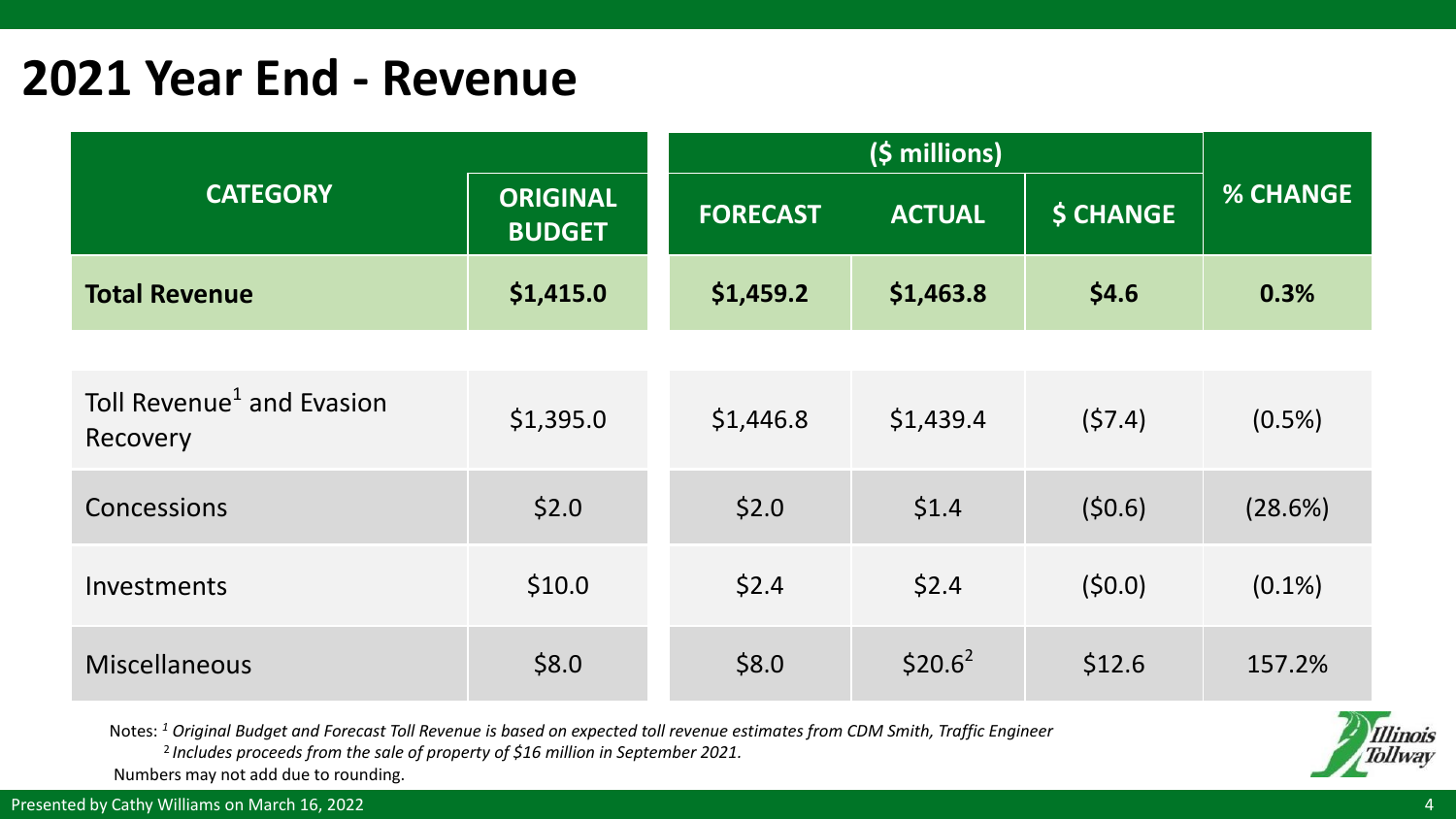## **Monthly Toll Revenue 2019 – 2021**



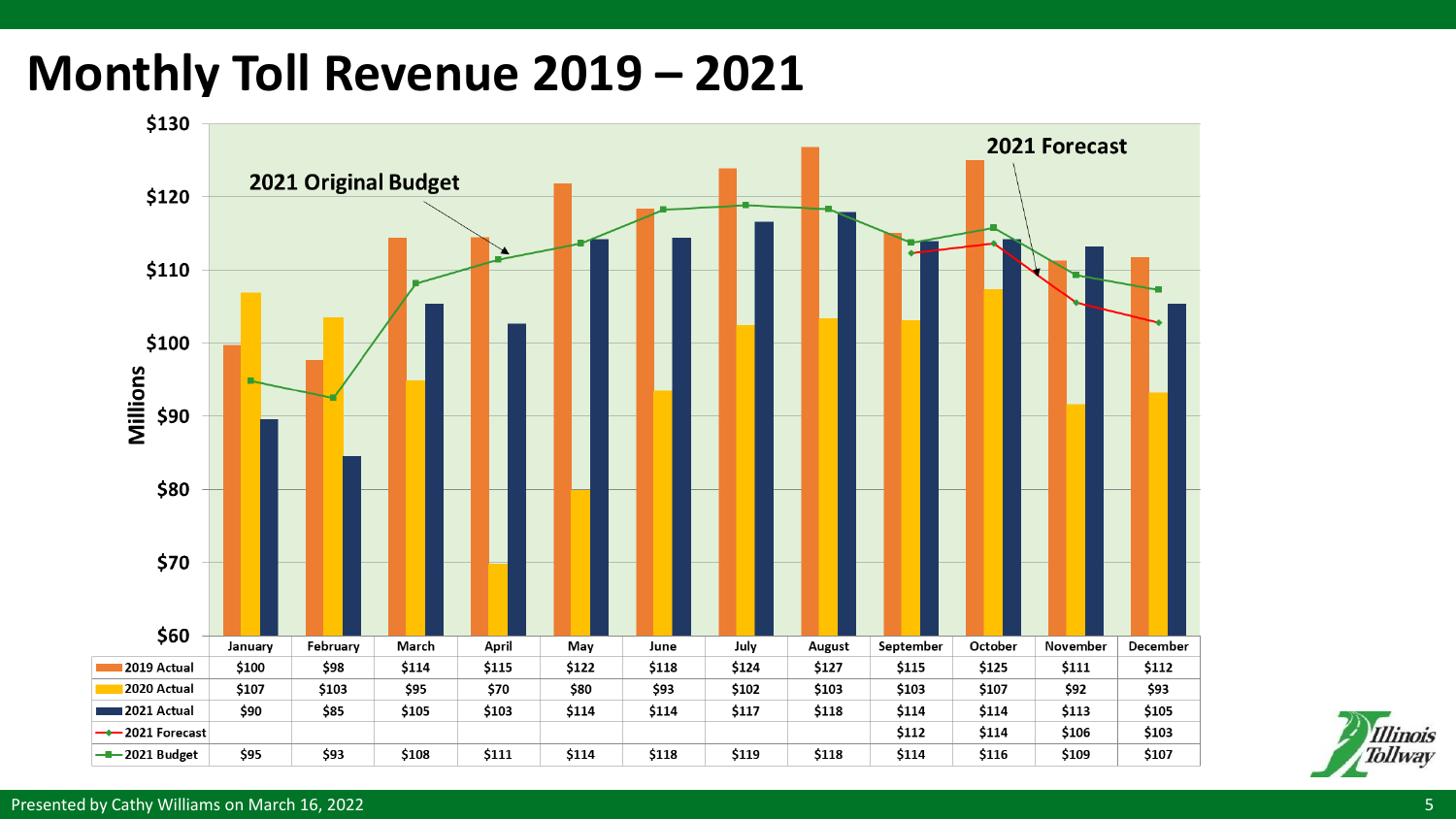## **2021 Year End – Maintenance and Operations**

|                                                  |               |  |               | (\$ millions)    | %             |
|--------------------------------------------------|---------------|--|---------------|------------------|---------------|
| <b>CATEGORY</b>                                  | <b>BUDGET</b> |  | <b>ACTUAL</b> | <b>\$ CHANGE</b> | <b>CHANGE</b> |
| <b>Total M&amp;O</b>                             | \$379.5       |  | \$370.0       | (59.6)           | (2.5%)        |
| <b>Payroll and Related Costs</b>                 | \$181.9       |  | \$176.2       | (55.7)           | $(3.1\%)$     |
| <b>Contractual Services</b>                      | \$100.0       |  | \$91.3        | (58.7)           | (8.7%)        |
| <b>Group Insurance</b>                           | \$28.8        |  | \$34.9        | \$6.1            | 21.2%         |
| <b>Other Post Employment Benefits</b>            | \$4.0         |  | \$7.2         | \$3.2            | 80.0%         |
| <b>Equipment Maintenance</b>                     | \$32.9        |  | \$29.3        | (53.6)           | (11.1%)       |
| All Other Insurance                              | \$11.1        |  | \$10.9        | (50.2)           | (1.7%)        |
| Materials/Operational<br>Supplies/Other Expenses | \$7.6         |  | \$5.9         | (51.7)           | (22.9%)       |
| <b>Utilities</b>                                 | \$8.1         |  | \$6.8         | (51.3)           | (16.6%)       |
| <b>Parts and Fuel</b>                            | \$5.9         |  | \$8.7         | \$2.8            | 46.5%         |
| <b>Other Miscellaneous Expenses</b>              | (50.7)        |  | (51.1)        | (50.4)           | (50.8%)       |

#### Numbers may not add to totals due to rounding

#### **Key Drivers**

#### **Payroll and Related Costs**

- Voluntary reduction in headcount
- Unfilled positions offset by overtime

#### **Contractual Services**

- Amnesty-related reduction in collection costs
- Reduction in outsourced customer service costs
- Timing of execution of contracts

#### **Group Insurance**

Larger and higher percentage of claims than anticipated

#### **Equipment Maintenance**

Reduced monthly lane maintenance

#### **Materials/Operational Supplies**

- Timing of execution of contracts
- Lower usage of office supplies with remote workforce

#### **Utilities**

• ComEd rebate

#### **Parts and Fuel**

- Higher repair cost for maintaining older fleet
- Supply chain issues
- Increase in price and fuel usage

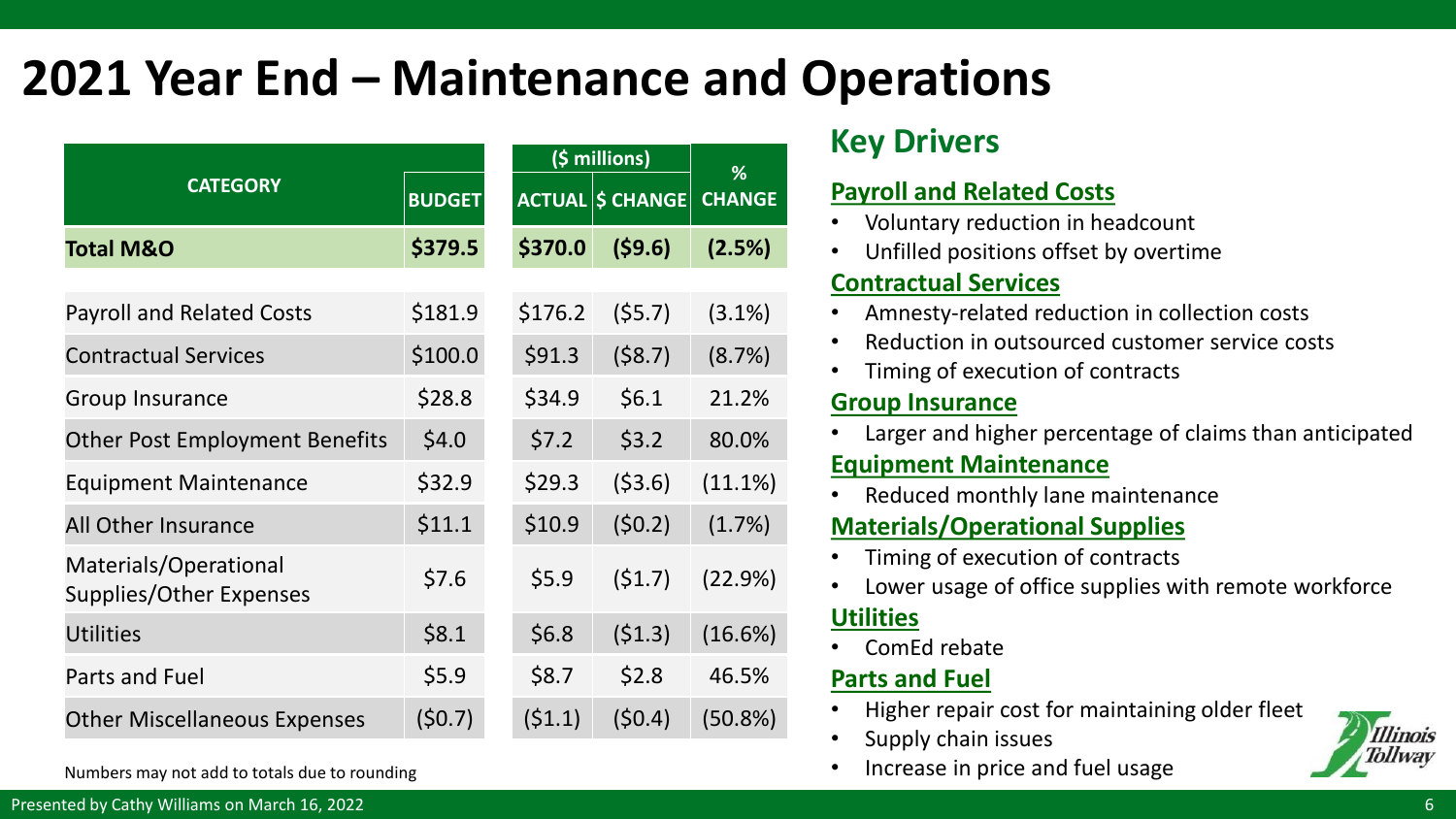

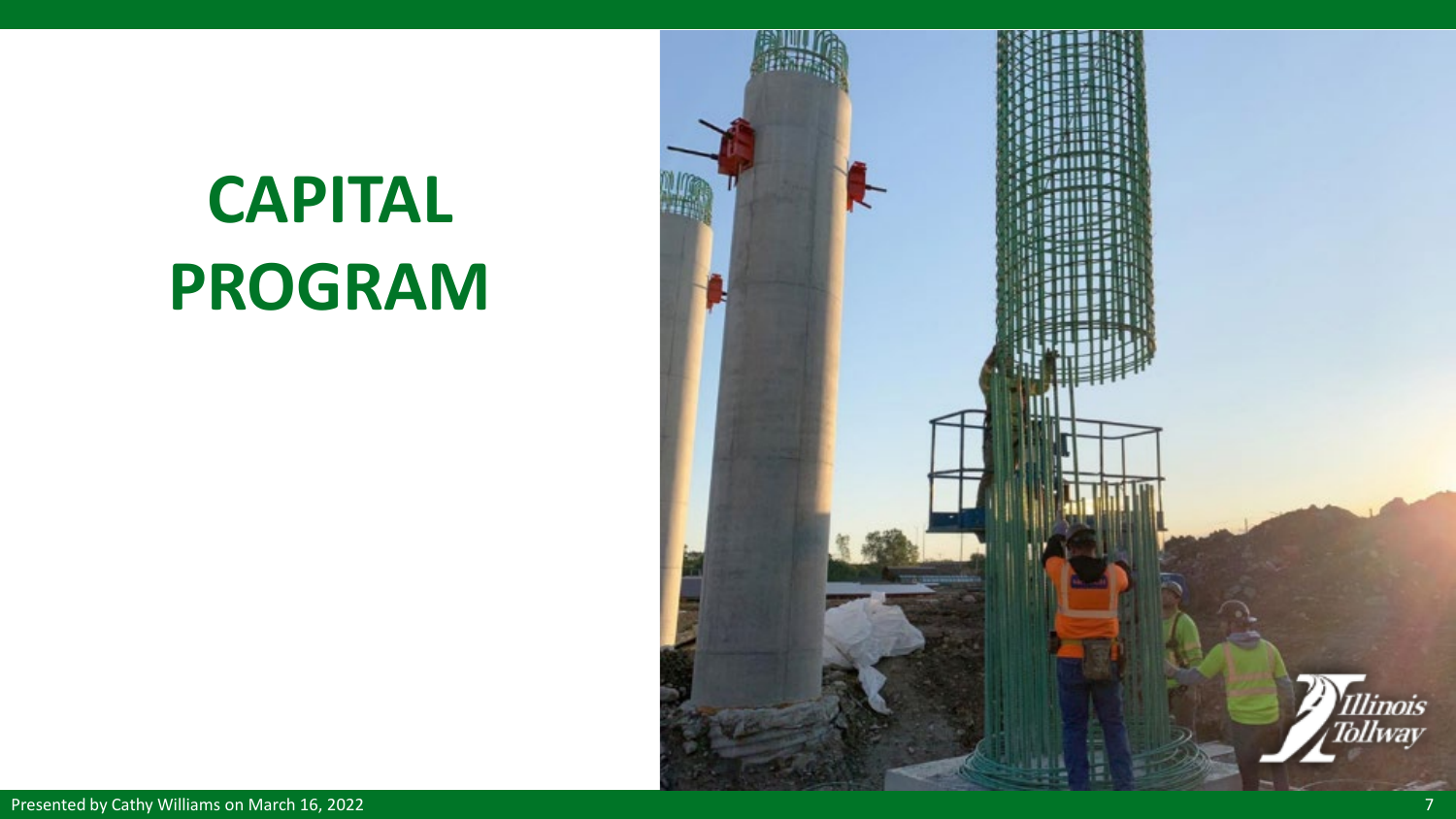## **2021 Year End - Capital Program**

|                                                          |                                  |                  | (\$ millions) |                  |                 |  |  |
|----------------------------------------------------------|----------------------------------|------------------|---------------|------------------|-----------------|--|--|
| <b>CATEGORY</b>                                          | <b>ORIGINAL</b><br><b>BUDGET</b> | <b>FORECAST1</b> | <b>ACTUAL</b> | <b>\$ CHANGE</b> | <b>% CHANGE</b> |  |  |
| Tri-State (I-94/I-294/I-80)                              | \$690.4                          | \$713.3          | \$698.6       | (514.7)          | $(2.1\%)$       |  |  |
| Reagan Memorial (I-88)                                   | \$24.9                           | \$18.8           | \$18.6        | (50.2)           | $(1.1\%)$       |  |  |
| Jane Addams Memorial (I-90)                              | \$0.7                            | \$2.4            | \$2.2         | (50.2)           | (7.7%)          |  |  |
| Veterans Memorial (I-355)                                | \$1.3                            | \$10.0           | \$7.1         | (52.9)           | $(29.0\%)$      |  |  |
| Systemwide Improvements                                  | \$285.3                          | \$239.2          | \$221.9       | (517.3)          | (7.2%)          |  |  |
| Tri-State (I-294)/I-57 Interchange                       | \$78.0                           | \$75.7           | \$80.2        | \$4.5            | 5.9%            |  |  |
| Elgin O'Hare Western Access                              | \$451.4                          | \$275.0          | \$228.5       | (546.5)          | (16.9%)         |  |  |
|                                                          |                                  |                  |               |                  |                 |  |  |
| <b>Total Capital Expenditures</b>                        | \$1,534.6                        | \$1,337.2        | \$1,258.6     | (578.5)          | (5.9%)          |  |  |
| Agreement Reimbursements and<br><b>Other Adjustments</b> | \$0.0\$                          | (510.4)          | (522.7)       | (512.3)          | <b>NA</b>       |  |  |
| <b>Total Capital with</b><br><b>Reimbursements</b>       | \$1,534.1                        | \$1,326.8        | \$1,235.9     | (590.8)          | (6.8%)          |  |  |

Note:  $1$  A 2021 forecast was prepared as part of the 2022 Budget process. Numbers may not add to totals due to rounding.

#### Presented by Cathy Williams on March 16, 2022

#### **Key Drivers EOWA**

• Timing of pending right-of-way payments and effect on utility relocations and construction

#### **Central Tri-State Tollway**

Utility relocations done earlier than planned and timing of rightof-entry agreements resulted in slightly less spending than planned

#### **Systemwide**

Less than planned spending on bridge, pavement, ramp repairs, interchange improvements as well as technology projects and fleet

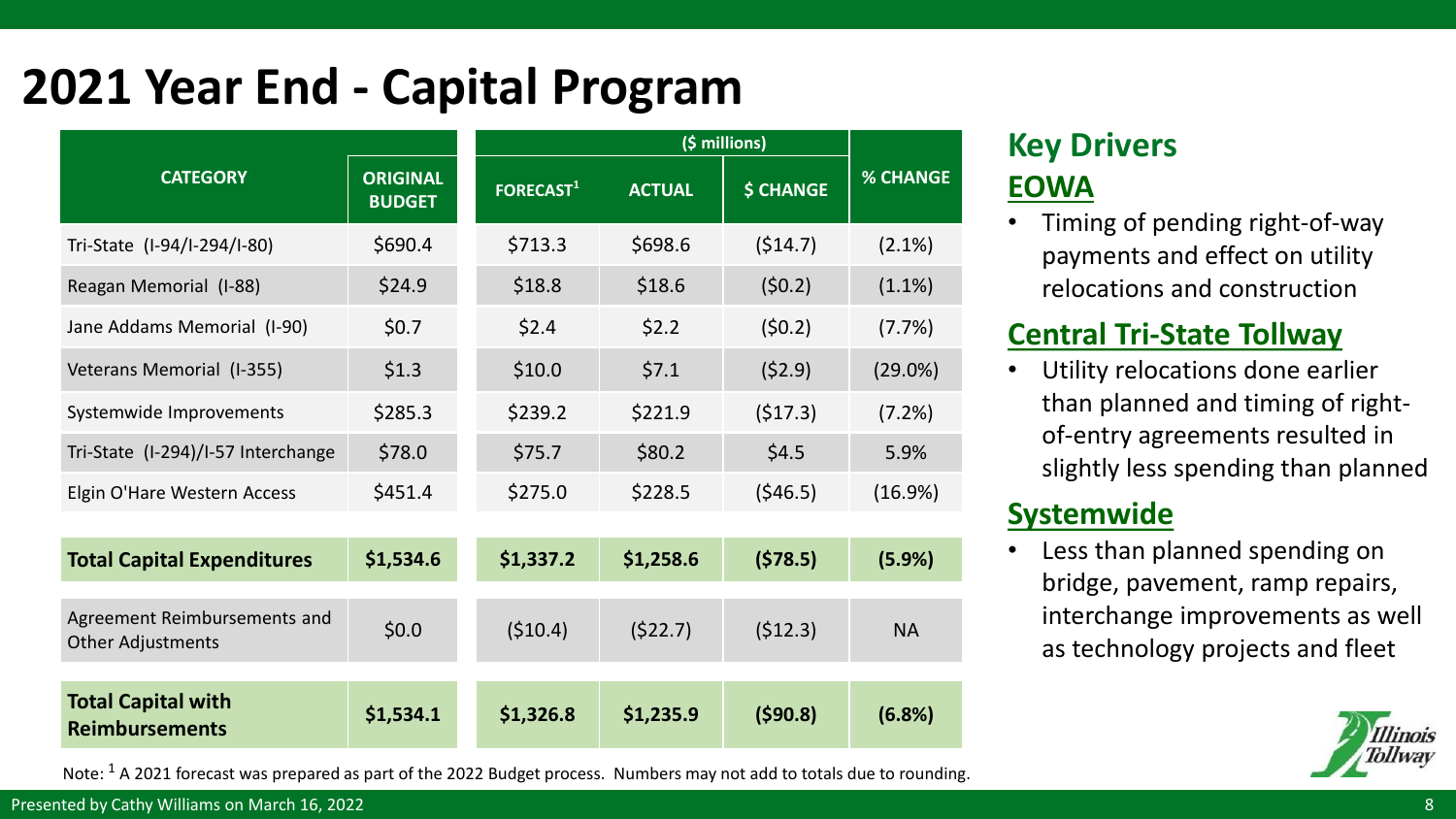# THANKWOU





Presented by Cathy Williams on March 16, 2022 **9 and 2012** 19:30 and 2012 19:30 and 2013 19:30 and 2013 19:30 and 2013 19:30 and 2013 19:30 and 2013 19:30 and 2013 19:30 and 2013 19:30 and 2013 19:30 and 2013 19:30 and 201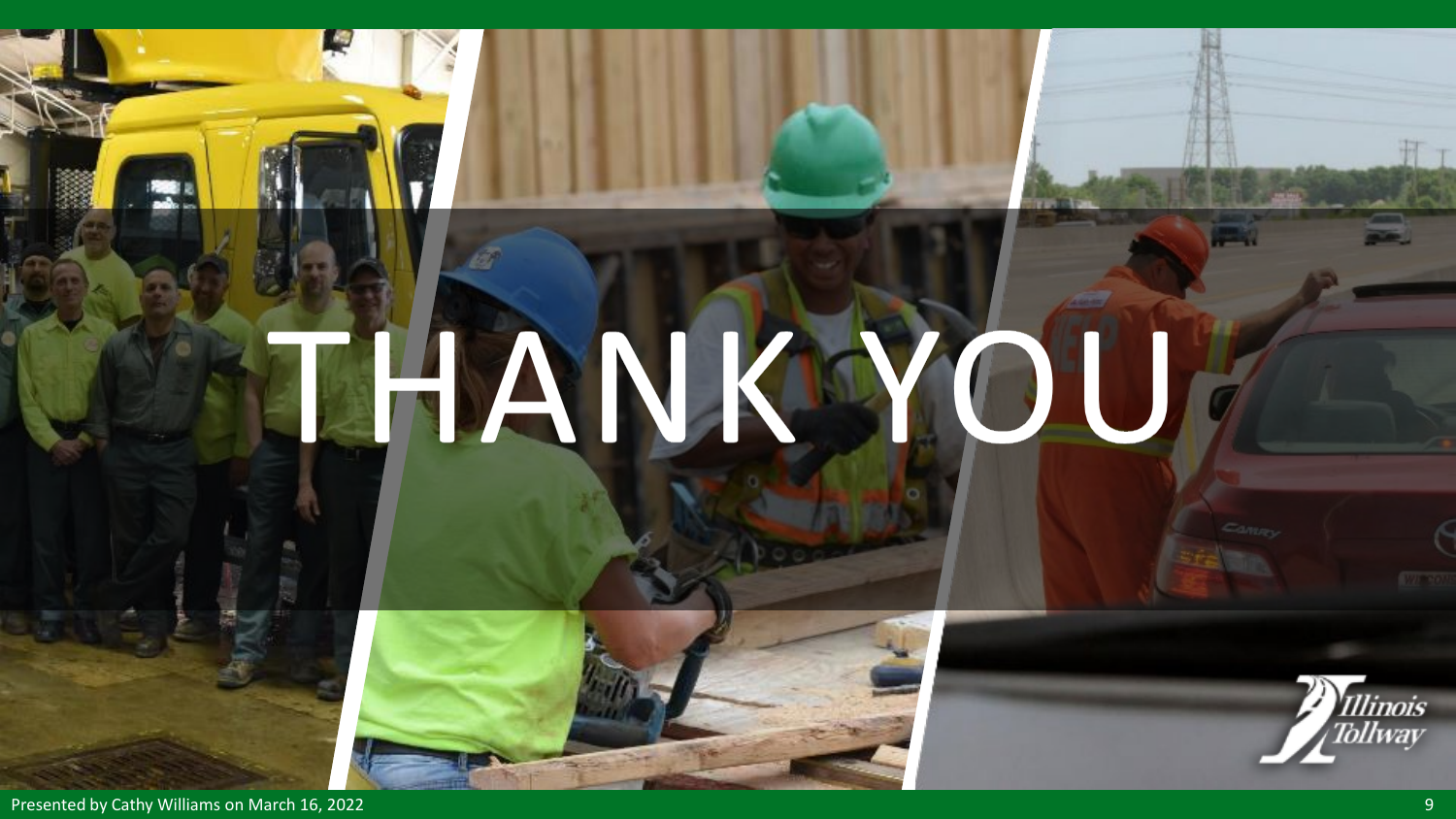# **APPENDIX 2021 vs 2020 Results**

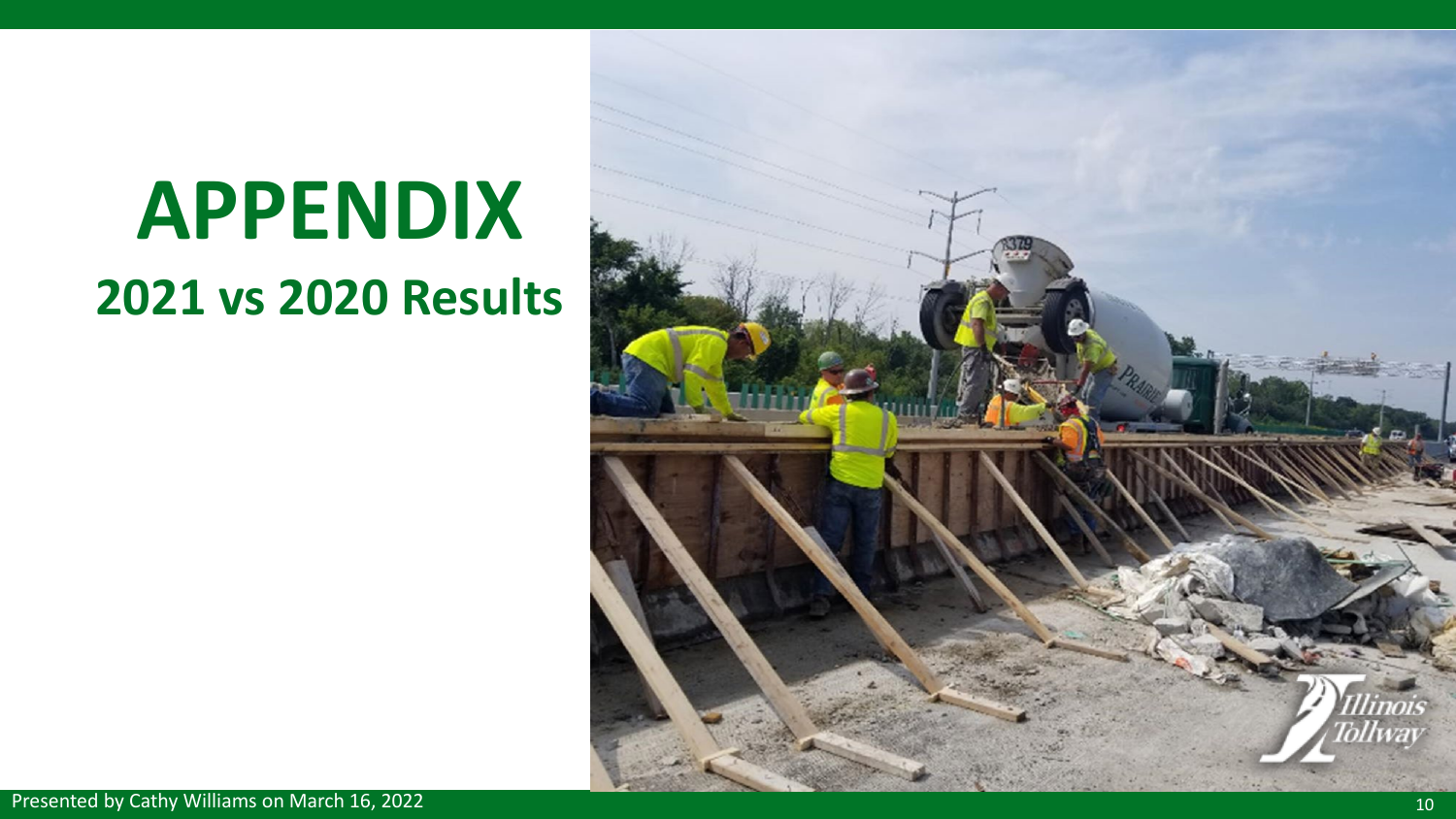## **Year End - Maintenance and Operations - 2021 vs 2020**

| (\$ millions)                                                  |               |               |               |               |                           |                 |  |
|----------------------------------------------------------------|---------------|---------------|---------------|---------------|---------------------------|-----------------|--|
|                                                                | 2020          |               | 2021          |               | 2021 ACTUAL/              |                 |  |
| <b>CATEGORY</b>                                                |               |               |               |               | <b>2020 ACTUAL CHANGE</b> |                 |  |
|                                                                | <b>BUDGET</b> | <b>ACTUAL</b> | <b>BUDGET</b> | <b>ACTUAL</b> | <b>\$ CHANGE</b>          | <b>% CHANGE</b> |  |
| <b>Payroll and Related Costs</b>                               | \$175.6       | \$177.3       | \$181.9       | \$176.2       | (51.2)                    | $(0.7\%)$       |  |
| <b>Contractual Services</b>                                    | \$100.7       | \$82.1        | \$100.0       | \$91.3        | \$9.3                     | 11.3%           |  |
| <b>Group Insurance</b>                                         | \$31.8        | \$27.9        | \$28.8        | \$34.9        | \$7.0                     | 25.1%           |  |
| <b>Other Post Employment Benefits</b>                          | \$4.0         | \$4.1         | \$4.0         | \$7.2         | \$3.1                     | 75.6%           |  |
| <b>Equipment Maintenance</b>                                   | \$31.2        | \$28.2        | \$32.9        | \$29.3        | \$1.1                     | 3.9%            |  |
| All Other Insurance                                            | \$11.6        | \$10.9        | \$11.1        | \$10.9        | \$0.0\$                   | 0.4%            |  |
| Materials/Operational Supplies/Other<br><b>Expenses</b>        | \$10.7        | \$6.5         | \$7.6         | \$5.9         | (50.7)                    | (10.5%)         |  |
| <b>Utilities</b>                                               | \$8.7         | \$7.6         | \$8.1         | \$6.8\$       | (50.8)                    | (10.7%)         |  |
| <b>Parts and Fuel</b>                                          | \$6.6         | \$6.0         | \$5.9         | \$8.7         | \$2.8                     | 46.2%           |  |
| <b>Other Miscellaneous Expenses</b>                            | (50.6)        | (51.0)        | (50.7)        | (51.1)        | (50.1)                    | $(10.0\%)$      |  |
|                                                                |               |               |               |               |                           |                 |  |
| <b>Total Maintenance and Operations</b><br><b>Expenditures</b> | \$380.2       | \$349.5       | \$379.5       | \$370.0       | \$20.5                    | 5.9%            |  |
| Numbers may not add to totals due to rounding.                 |               |               |               |               |                           |                 |  |